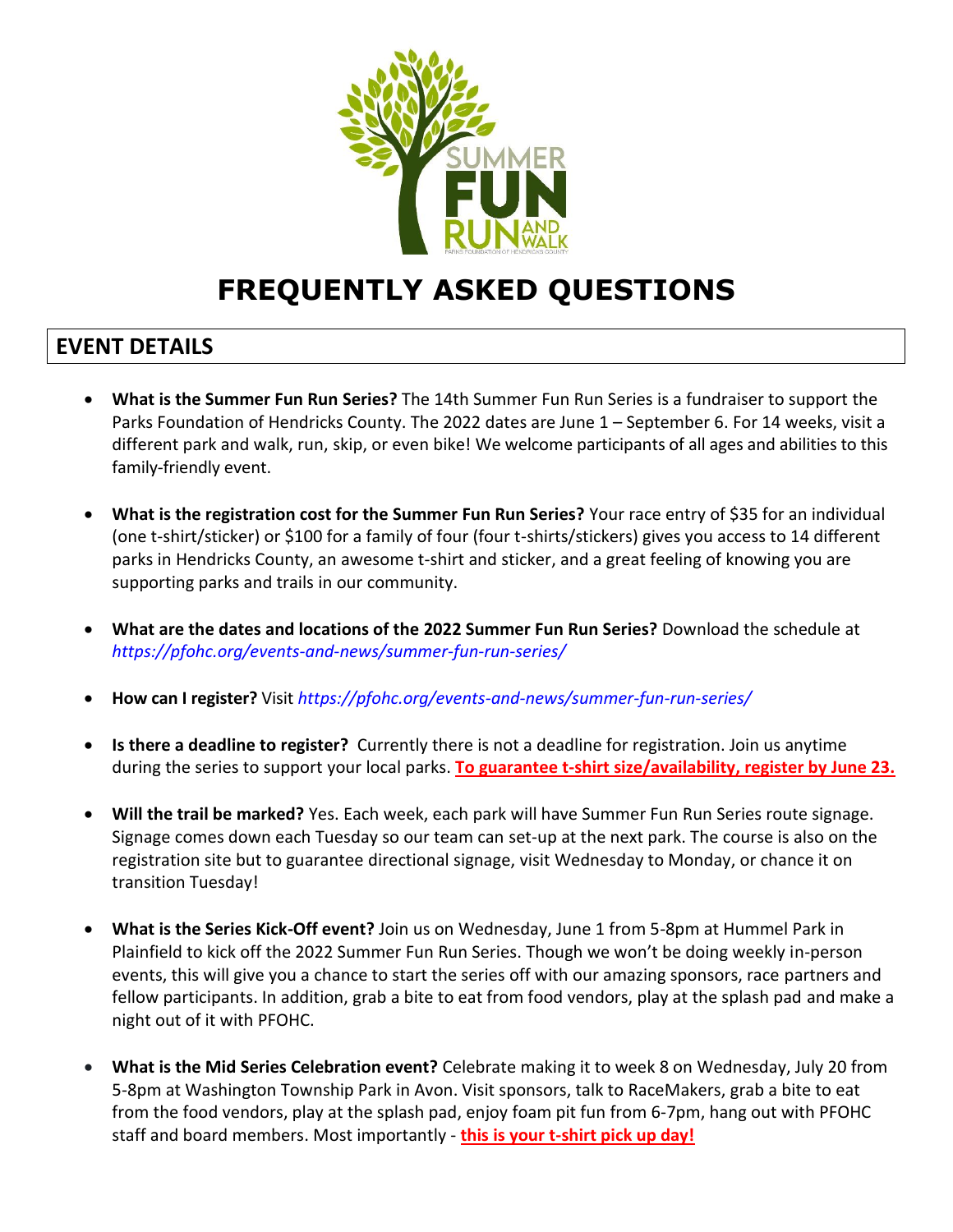## **T-SHIRT DETAILS**

- **Who gets a shirt?** Each individual \$35 registration receives a shirt. Each \$100, family of 4 registrations, receives 4 shirts. Additional shirts can be added on for \$25. To guarantee t-shirt size/availability, register by June 23.
- **What color are the shirts/stickers?** The 2022 t-shirt will be forest green. They are unisex sizes and available adult small – 3XL and youth small – large.



- **When will I get my shirt?** T-shirts and stickers will be ready for pick up on **Wednesday, July 20** at the Mid Series Celebration in-person event at **Washington Township Park from 5pm to 8pm**.
- **What if I can't attend t-shirt pick up on July 20?** Watch for more details on options for picking up your shirt and items ordered from our online swag store to be emailed to you after July 20.
- **Are there other options to buy swag to support PFOHC?** YES this year we will have an online swag/apparel sale that is also a fundraiser for PFOHC. Watch for the online ordering to open June 1-15.

## **FUNDRAISING DETAILS**

- **What is the Parks Foundation of Hendricks County?** The Parks Foundation of Hendricks County was founded in 2009 to fund projects that enhance parks, trails, and outdoor spaces in our county. We are a nonprofit organization looking to cultivate financial resources to enhance the cultural, recreational, and natural resources of the county's public parks.
- **What do the registration fees go toward?** The Parks Foundation of Hendricks County is a 501c3, nonprofit organization. The various parks departments in Hendricks County are government agencies. We raise money to support the parks departments so they can do extra projects that aren't paid for through tax dollars. This year the Summer Fun Run proceeds are paying for projects like doggie waste station in Plainfield and new benches at Avon Town Hall. Follow us on Facebook to see more on how the funds raised from Summer Fun Run benefit parks in Hendricks County.
- **Do you require fundraising?** No. We do not require additional fundraising above the registration fee. We do encourage you to share information about registration or ask friends and family to donate in your name, but nothing is required. The Summer Fun Run Series donation link is *h[ttps://runsignup.com/Race/Donate/IN/Danville/ParksFoundationofHendricksCountySummerFunRunSeries](https://runsignup.com/Race/Donate/IN/Danville/ParksFoundationofHendricksCountySummerFunRunSeries)*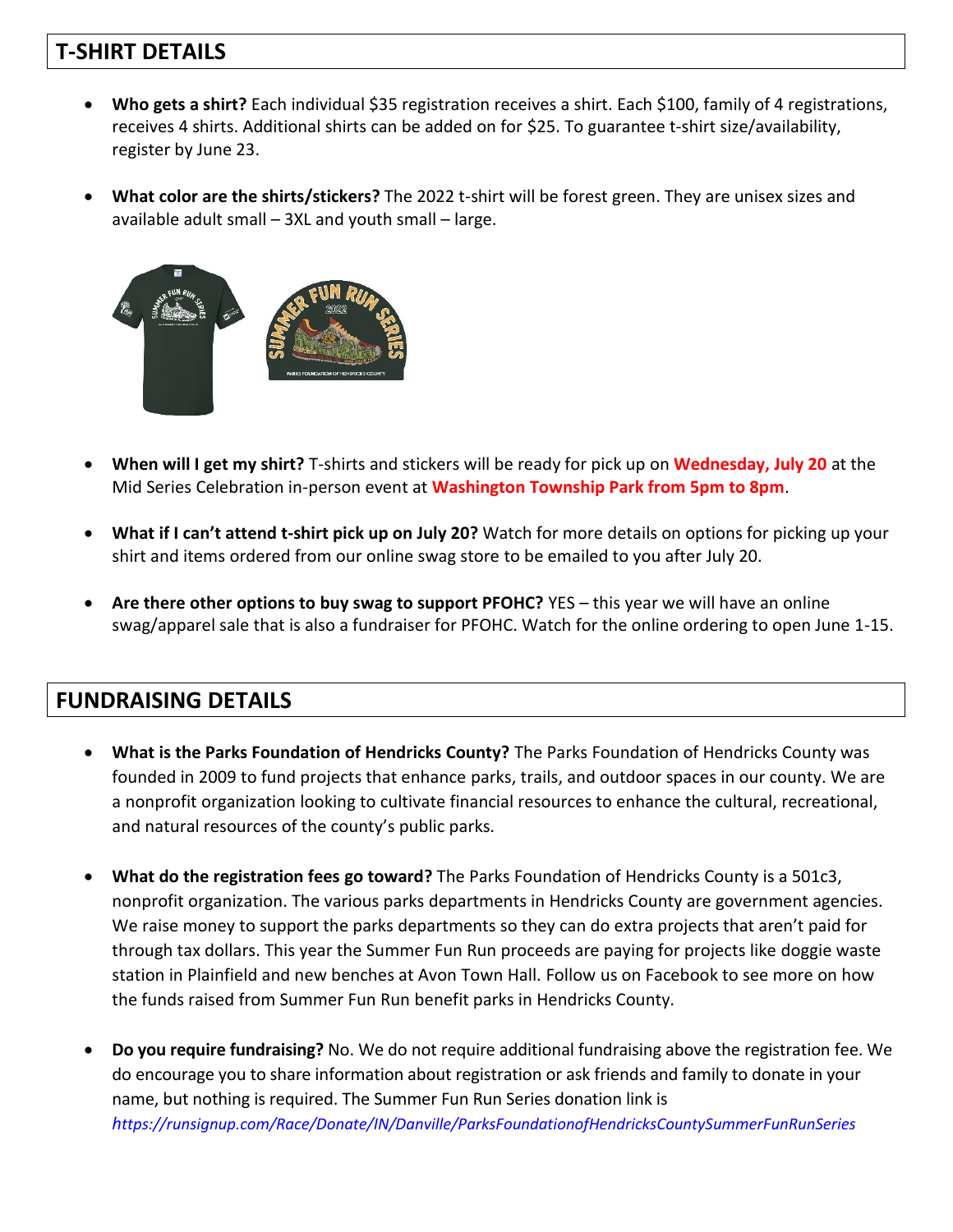- **What is your fundraising goal?** The goal for the 2022 Summer Fun Run Series is \$55,700!
- **Is there a fundraising deadline?** No. We can accept donations at any time. You can donate on the Summer Fun Run Series registration site until September 6 or on the Parks Foundation of Hendricks County website.
- **Can my company send a matching gift?** YES! We welcome matching gift donations. Donations can be mailed to: Parks Foundation of Hendricks County, PO Box 221, Danville, IN 46122 or made online at [www.pfohc.org.](http://www.pfohc.org/)

### **TIME TRACKING AND PARK CHECK-IN DETAILS**

- This year, SFR participants can record their course time by text or online submission. You will have to clock your own time as we will not be using Race Joy app this year.
- The system this year allows you to submit for personal tracking/growth, employee incentive programs and greatly benefits us and each park by seeing how many people attend each week. *We would love if you submitted your check-in, even if you don't track your time.*

#### **TO TEXT IN RESULTS:**

*During the registration process one of the questions was if you wanted to opt in/out of text messages.*

**If you selected YES,** each week you will get two texts: "Welcome to week #00 at XYZ Park" and then a text with the weekly keyword that you will reply to in order to submit your results.

- ➢ Text "Keyword Bib# Time" to 49514
	- o Example for participant who is Bib #153: 1Hummel 153 24:45
- $\triangleright$  or If you don't want to share your time but just show that you completed the course you can enter NONE instead of a time
	- o Example for participant who is Bib #153: 1Hummel 153 NONE
- *If you registered multiple people with the same phone number, you will get a text per person. Reply to each message separately with the corresponding persons bib number and time.*

Each week will have a different key word that will expire at midnight the last day of the park's week.

o Example: Week 1 at Hummel is from June 1-7. The keyword to report times via text and website closes on the 7th at 11:59 PM.